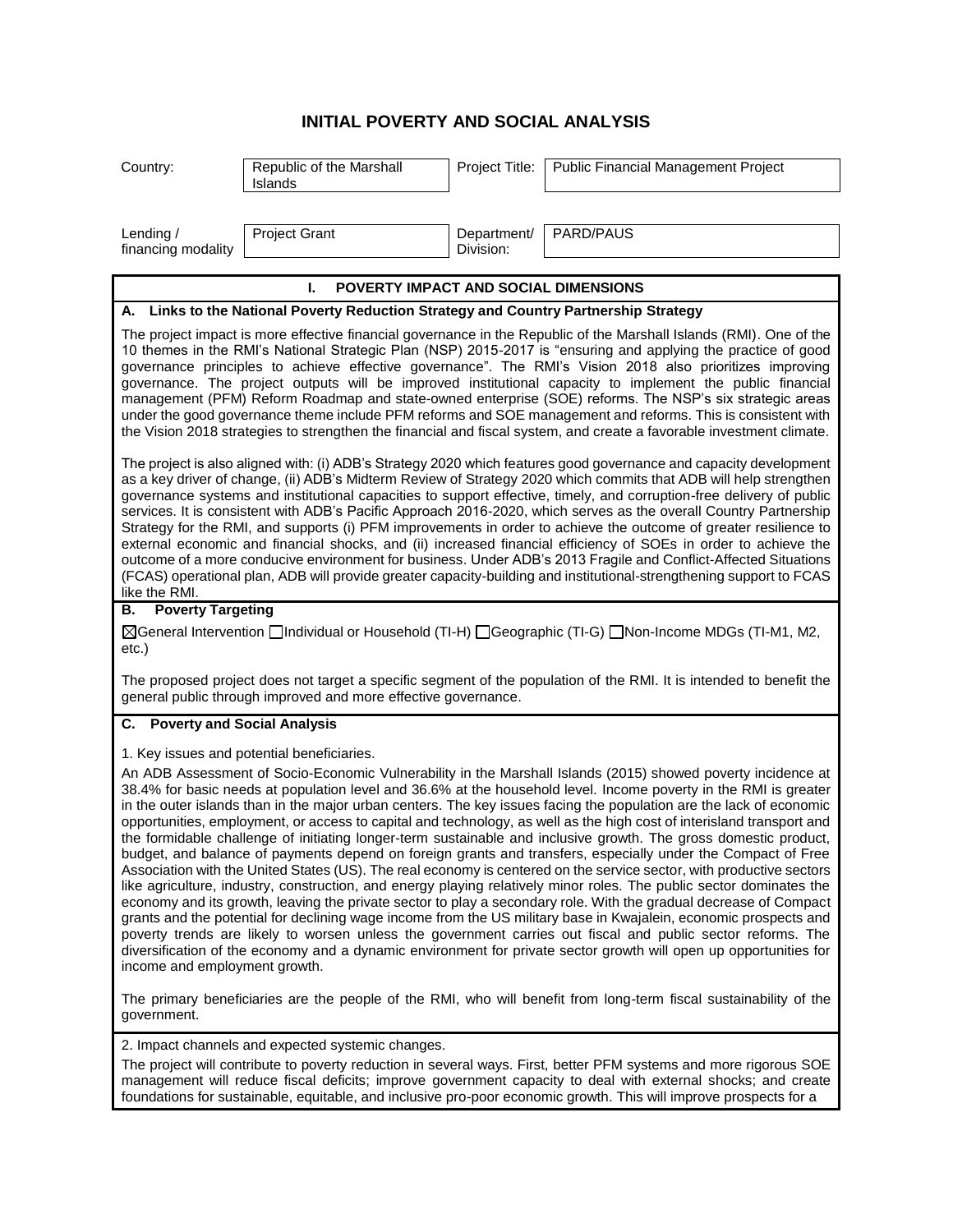smooth transition to the post-Compact era, which could otherwise create social and economic tension as public expenditure and employment shrink and poverty and deprivation worsen. Second, improving the efficiency of SOEs smooth transition to the post-Compact era, which could otherwise create social and economic tension as public expenditure and employment shrink and poverty and deprivation worsen. Second, improving the efficiency of SOEs will reduce the burden that cash transfers place on the budget, and make additional resources available for development. Community service obligations (CSO) are crucially important, as underfunded CSOs are one of the key factors driving poor financial performance in SOEs. Also informal CSOs have a negative fiscal impact. There is little transparency and accountability around their identification and funding and their true cost and effectiveness in delivering the desired social policy outcome cannot be measured. Costing legitimate CSOs as supported under the project will be a critical first step towards reducing fiscal transfers. It will allow the government to identify the costs of inefficiencies, adjust subsidies, and contract out CSOs.

The RMI's NSP's themes include empowering people and communities to reduce the incidence of "access related" poverty through improvements in all areas including social, economic environment, governance and infrastructure, and ensuring that outer islands populations receive access to all necessary services allowing all RMI citizens to enjoy high quality of life. External shocks also tend to affect the poor more adversely. Additional resources for development will allow the government to meet the NSP's poverty- and access-related objectives, and greater resilience to shocks will benefit the poor. Greater efficiency and effectiveness in the public sector will lift the quality of education and health care, which currently absorb about half the budget.

3. Focus of (and resources allocated in) the PPTA or due diligence.

The primary focus of the due diligence will include: (i) a skills gap analysis of the Ministry of Finance with respect to its PFM responsibilities and (ii) project preparatory due diligence.

4. Specific analysis for policy-based lending.

NA

## **II. GENDER AND DEVELOPMENT**

1. What are the key gender issues in the sector/subsector that are likely to be relevant to this project or program? There are no specific gender issues related to the sector. RMI's score on the Gender-related Development Index in 2008 was 0.708, giving RMI an 8th place ranking out of the 14 countries in the Pacific, which is a relatively lower ranking than in 2002. The 2009 MDG Progress Report showed that female participation in wage labor has increased over time. In 1967 only 14.9% of females in the labor force were actively participating in some type of formal, wage labor. This rate essentially doubled by 2011, reaching 35%. While the trend is encouraging, the 2011 RMI Census detailed report indicates that the RMI is a long way from achieving employment gender parity. Nonetheless, the RMI has made significant progress in improving female primary and secondary educational attainment. The outstanding issues are the status of female health, violence against women and girls, limited access to reproductive and sexual health-care and family-planning services, and a rising incidence of teenage pregnancy.

2. Does the proposed project or program have the potential to make a contribution to the promotion of gender equity and/or empowerment of women by providing women's access to and use of opportunities, services, resources, assets, and participation in decision making?

 $\Box$  Yes  $\Box$  No Please explain.

The project does not directly target gender equality or empowerment of women. In a general sense, women will benefit from the elements of the program design that contribute to poverty reduction (see section C above). The RMI National Gender Policy (2013) is designed to advance gender equality and ensure women in the RMI have an enabling environment to enjoy their human rights. In hiring of consultants, the project will encourage the selection of qualified women.

3. Could the proposed project have an adverse impact on women and/or girls or widen gender inequality?

 $\Box$  Yes  $\boxtimes$  No Please explain

The project will contribute to improved and effective governance in the RMI. This will benefit both men and women.

4. Indicate the intended gender mainstreaming category: GEN (gender equity) GEM (effective gender mainstreaming)

 $\boxtimes$  SGE (some gender elements)  $\Box$  NGE (no gender elements)

The project will include design measures to benefit women such as preference to women during employment and their participation in skills services and trainings. Currently, women make up just under a third of MOF staff. Costing to CSO for basic services which will benefit women and other vulnerable groups will also be prioritized.

## **III. PARTICIPATION AND EMPOWERMENT**

1. Who are the main stakeholders of the project, including beneficiaries and negatively affected people? Identify how they will participate in the project design.